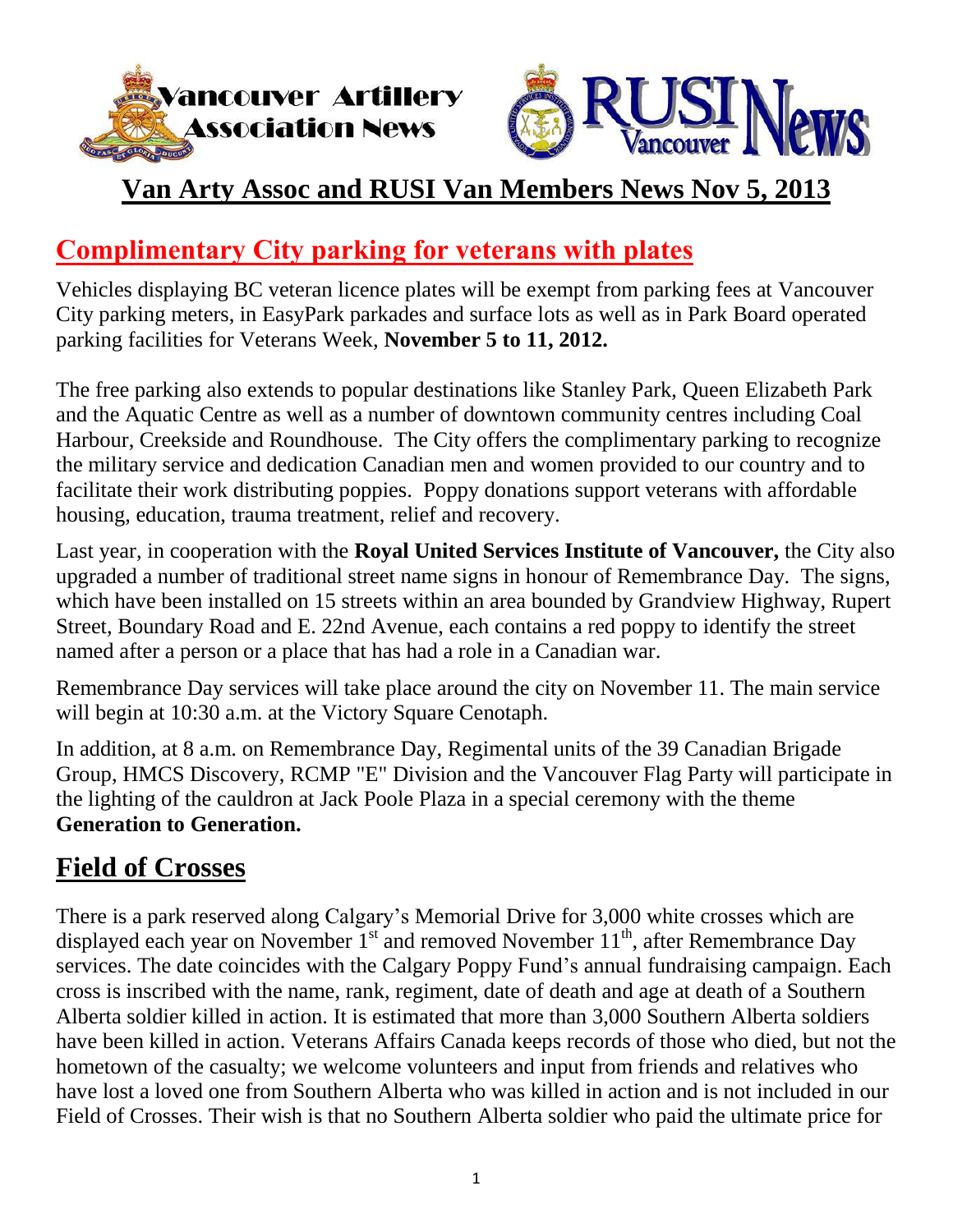our freedom is ever forgotten.

#### At the going down of the sun, and in the morning, we will remember them  $\dots \dots$

At sunrise each morning from November 1 to November 11 there is a flag raising ceremony at the Field of Crosses including a bugler and a piper. At sunset the flags are lowered. Members of the public are welcome at these ceremonies or to visit the site at any time, to walk among the crosses, to lay flowers at a loved one"s memorial or to be reminded that the price of the freedom we enjoy was not free. Public parking is available at the west end of the park.

The memorial project is an initiative of the McCann Family Foundation in association with the Calgary Poppy Fund and numerous volunteers.

To see more go to: http://www.fieldofcrosses.com/

## **Memorial Ribbon complements the Memorial Cross**



No one suffers more from the death of a Canadian Armed Forces (CAF) member than the member's close friends and family.

Now a memento is being offered to close family and friends of deceased CAF members for their personal loss and sacrifice. The Memorial Ribbon, which was announced in November 2012, has been given to over 70 family members or close friends of fallen CAF members with more

applications being processed daily.

#### **The Ribbons**

These Ribbons are assembled by hand at the Directorate of Honours and Recognition with the care and attention befitting the sacrifice of the families of our fallen. They are now part of the Memorial Package, which also includes the Memorial Cross, the Memorial Scroll, the Memorial Bar, the Sacrifice Medal, and inscription in the Seventh Book of Remembrance. This Ribbon complements the Memorial Cross by expanding eligibility to a greater number of family members and close friends, as well as to those who were previously ineligible to receive the Memorial Cross. This also presents the opportunity for children to receive a special token to remember and honour their loved one.

#### **Ribbon Recipient**

"I know everyone in my family will cherish the Memorial Ribbons," said Mark Marin, whose father, Flying Officer Boris Jaroslav Pasichniak, served in the Royal Canadian Air Force during the Second World War. "I am thankful to the [Memorial Ribbon] program for their efforts in facilitating the receipt of these ribbons for our family." Mr. Marin"s family received five Ribbons in Flying Officer Pasichniak"s honour in February 2013. The ribbons were distributed between Flying Officer Pasichniak"s closest relatives: his widow, his son (Mr. Marin), his two daughters and a nephew with whom he shared a mutual appreciation of the Air Force.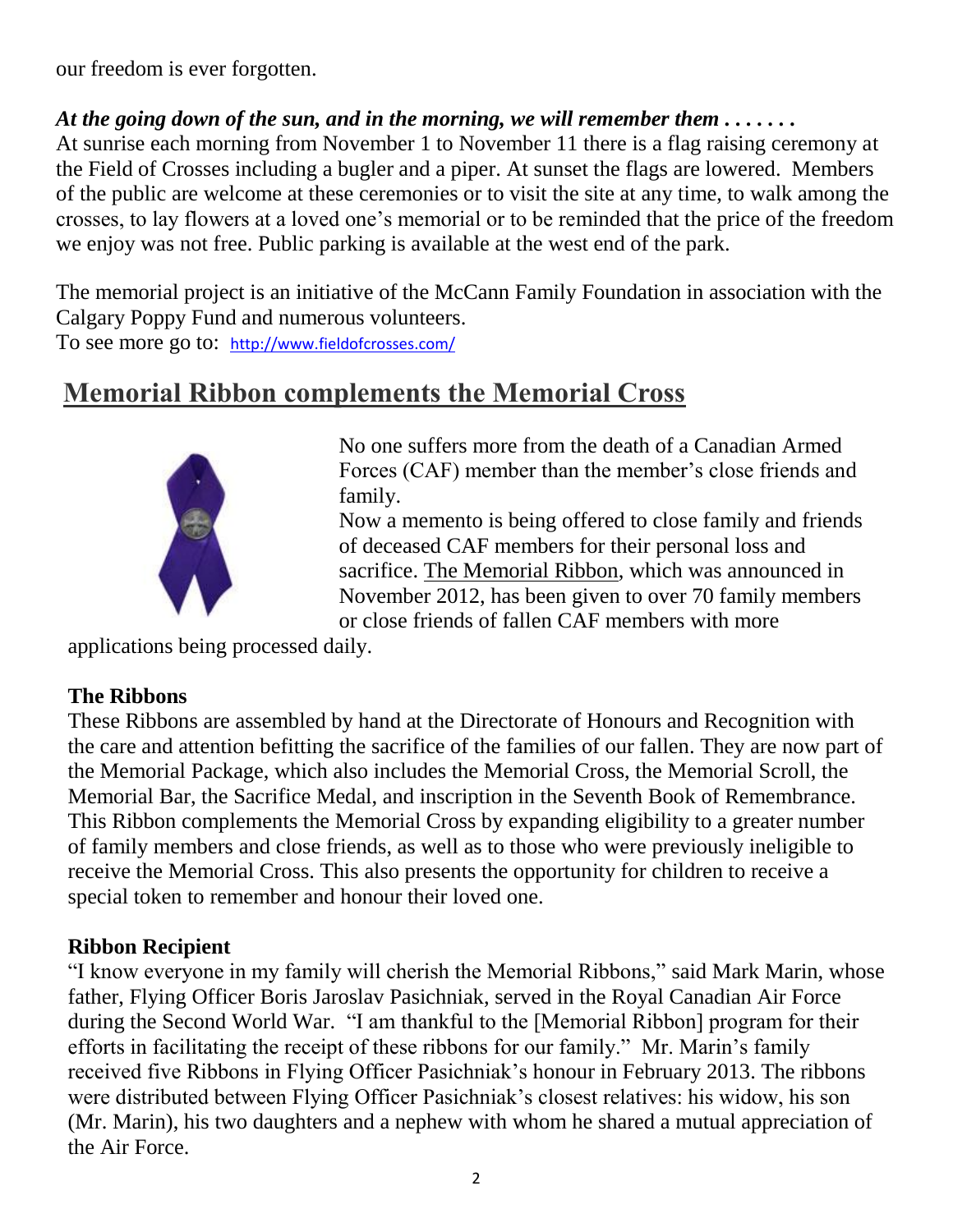#### **Issuing Ribbons**

Memorial Ribbons may be issued in commemoration of every CAF member whose death is attributed to duty-related injury or illness sustained on or after October 1, 1947. This date coincides with the first date inscribed in [Veterans Affairs Canada"](http://www.veterans.gc.ca/eng/)s Seventh Book of Remembrance. "When I visited the Directorate of Honours and Recognition, it was evident that everyone there understands the importance of their efforts and what this token of recognition means to our families," said Major-General David Millar, Chief of Military Personnel. The Ribbons will be issued automatically for deaths which occurred on or after November 6, 2012, and when the death is clearly attributable to service such as in the case of direct hostile action, accidents while on training, and other similar circumstances. For deaths which occurred between October 1, 1947 and November 5, 2012, application forms must be sent to the Directorate of Honours and Recognition (DH&R). Ribbons will not be issued until the Directorate has validated the information.

For more information on the Memorial Ribbon or to access the online application form visit the [Directorate of Honours and Recognition"s Website](http://www.cmp-cpm.forces.gc.ca/dhr-ddhr/chc-tdh/chart-tableau-eng.asp?ref=MemR) or contact the Memorial Ribbon project directly at [Ribbon.Ruban@forces.gc.ca](mailto:Ribbon.Ruban@forces.gc.ca) or at 1-855-433-2976.

# **Rick's Rant**

*By Rick Mercer - Nov 2012*

### **Lest We Forget.**

As all Canadians know there's nothing more moving than watching veterans of WWII or Korea attend a Remembrance Day ceremony. Those people have been there my entire life. But the truth is, as time marches on, Canada loses 500 veterans of World War II every single week. But they"re not gone yet. There are over one hundred thousand of them still living in Canada – a fact that is lost on the Federal Government.

In a recent budget, the Finance Minister said cuts wouldn't affect people because they were back room cuts. Well that's a bit of a stretch, especially if you consider veterans people. This year alone Veteran's Affairs are going to close nine offices across Canada. So if you"re a World War II vet and you have a problem, what do you do? Well you don't go into an office and talk to a real person, those days are over. There"s a 1-800 number they can call. Or, this is my favourite, bearing in mind the average age is 88, there"s an app they can download to their smart phones which will allow them to navigate the Veteran Affairs website. A website that will send them to the nearest Service Canada office where if they need to make burial arrangements they have to take a number and stand in line behind some guy like me who's waiting to get his passport renewed.

I'm sorry, if you fought on the beach in Dieppe and survived you should not have to spend any portion of your final days on this earth in a Service Canada office. And the fact that a majority of our MPs voted to send those who served on the front lines to the back of the line means "lest we forget" is meaningless. Clearly we"ve forgotten.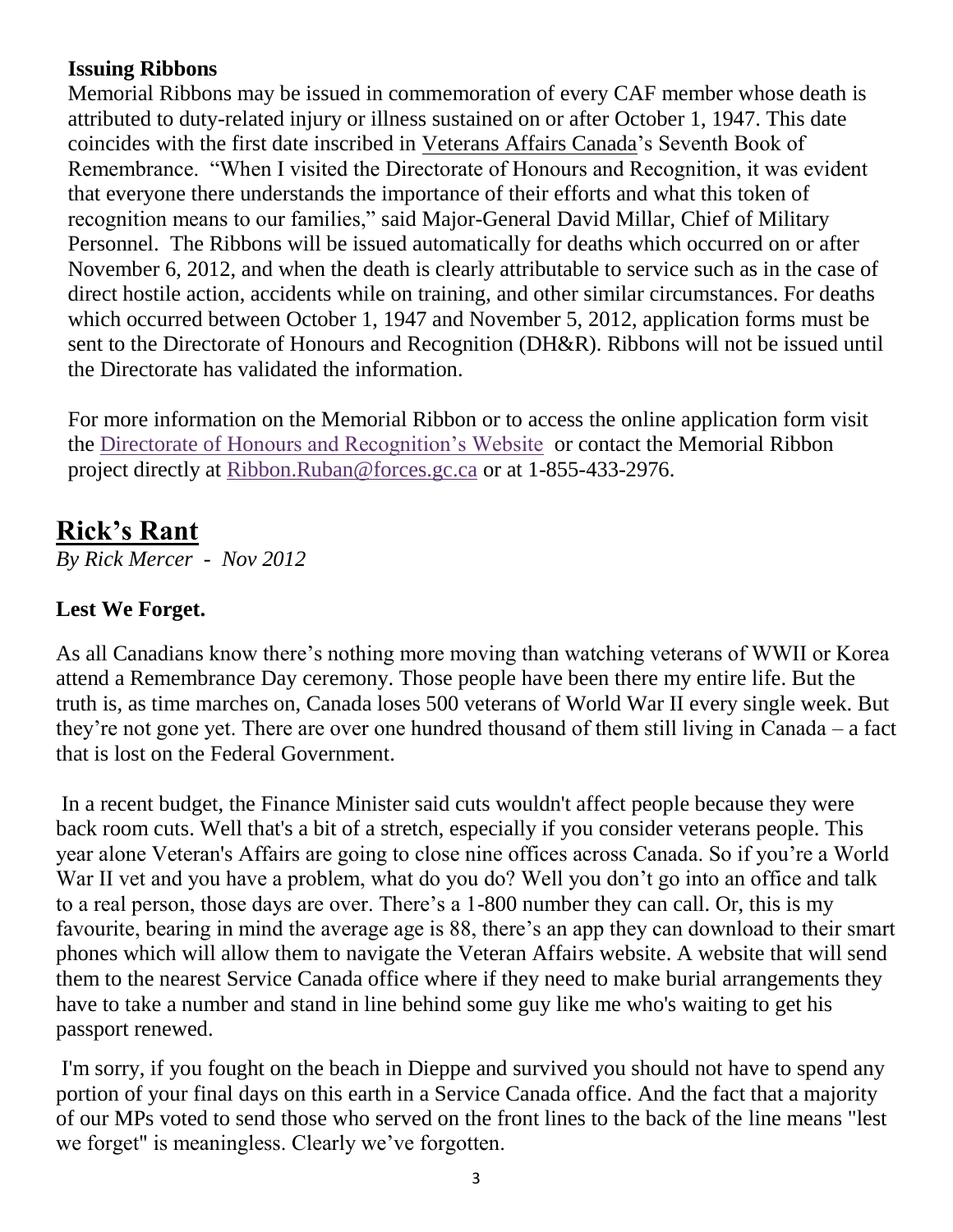# **British WWI Captain POW Released by Kaiser to Visit Mother**

*Revealed: Extraordinary story of British WWI captain released by Kaiser from German prison camp so he could see his dying mother in Kent - on condition that he returned to his cell... and he DID* By DAILY MAIL REPORTER , 4 September 2013

When British prisoner of war Robert Campbell asked the Kaiser if he could visit his dying mother, he was astonished to be given permission – on condition that he promised to return. The Army captain kept his word and returned to the German camp after the two-week trip in



November 1916, remaining in captivity until the end of the First World War. Historian Richard van Emden, who discovered the incredible incident, said such an act of chivalry was rare even a century ago. "Capt Campbell was an officer and he made a promise on his honour to go back," he said. "Had he not turned up there would not have been any retribution on any other prisoners. "What I think is more amazing is that the British Army let him go back to Germany. The British could have said to him, "You"re not going back, you're going to stay here".

#### *Remarkable: Captain Robert Campbell returned to a German PoW camp after being given permission to leave to visit his dying mother in Britain by the Kaiser*

Capt Campbell, who joined the Army in 1903, was leading the 1st Bn East Surrey Regiment when his battalion took up a position on the Mons-Condé canal in north-west France just weeks after war broke out in July 1914. A week later, his troops were attacked by the German forces and Capt Campbell was seriously injured and captured. The 29-year-old was treated in a military hospital in

Cologne before being sent to the prisoner-of-war camp in Magdeburg.

In 1916, he received word from home that his mother Louise was dying of cancer. He wrote to

NETHERLANDS. nacypher. Mr. Gilliat Smith (Flushing) D. 7.56.p.m. November 6th, 1916. R. 10.10.p.m. No. 49. Captain Robert C. Campbell East Surrey Regiment arrives at Gravesend on November 7th. on fortnight's leave of absence on parole from internment at Magdeburg Germany.

Kaiser Wilhelm II, begging to be allowed to see her one last time. The Kaiser gave him two weeks" compassionate leave, including two days travelling in each direction by boat and train, on the proviso Capt Campbell gave his word as a British Army officer that he would return.

*Progress: This memo from 1916 shows how Captain Campbell came via Holland on his journey home to see his mum on 'parole'*

Capt Campbell reached his mother's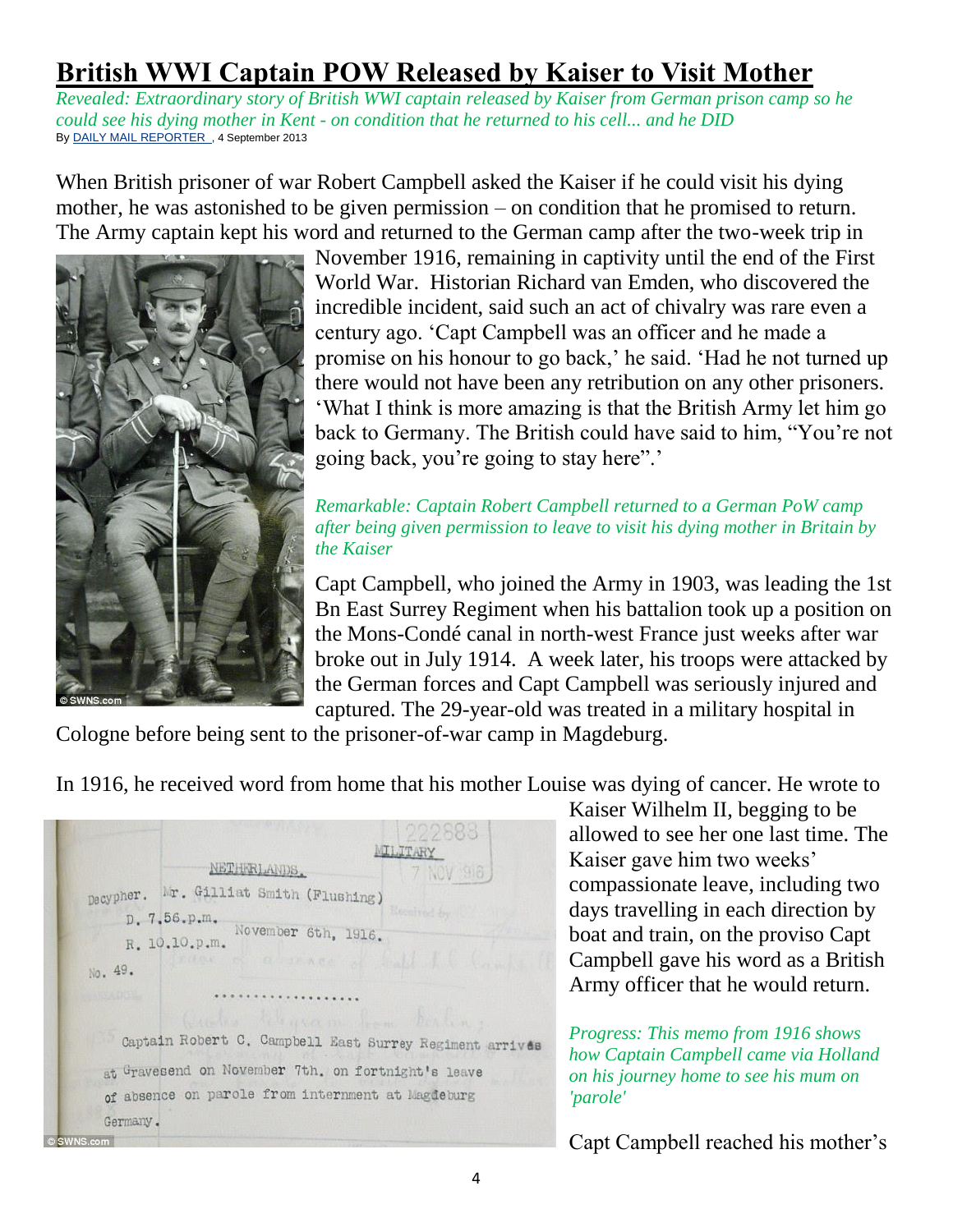bedside in Gravesend, Kent, on November 7 and spent a week with her before keeping his promise and returning to Germany. His mother died three months later in February 1917. Mr van Emden, 48, discovered the amazing story after reading correspondence between the Foreign Office and their German counterparts and it is told in his new book, Meeting the Enemy: The Human Face of the Great War. He said of Capt Campbell"s amazing story: "I think it is such a unique example that I don"t think you can draw any parallels. In my experience, this is a one-off and is one of those things that just tickles your fancy." After the war, Capt Campbell was released and returned to Britain where he served in the military until retiring in 1925. However, he re-joined his regiment in 1939 on the outbreak of the Second World War, serving as the Chief Observer of the Royal Observer Corps on the Isle of Wight. He survived that war unscathed and died in Britain in July 1966 aged 81.

Mr van Emden"s book charts the personal contacts between Britons and Germans and their feelings towards each other as the First World War progressed.

The highest display of respect he discovered was between pilots fighting above the lines. The pilots did not carry parachutes because they were too bulky for the narrow cockpits of the day. If their aircraft caught fire, they faced the choice of burning alive or jumping out. German pilots made it a habit to find their victims, dead or alive. If dead, they sent details of their names and burial sites across British lines. If they were found alive, they would invite them to a slap-up meal in their mess. Both sides were ruthless when fighting each other in the air but observed the rules of chivalry on the ground.

### **A RULER AT WAR WITH HIMSELF**

Kaiser Wilhelm II, the last emperor of Germany, had a schizophrenic relationship with Britain until he was forced to abdicate in 1918. He was Queen Victoria's grandson and his mother was Victoria, Princess Royal, who married Prince Frederick of Prussia in 1858. Wilhelm developed a passion for Britain, but was furious that he was never accepted by its high society. The expansion of the German navy before the war was inspired by his love, and his mother"s, for the Royal Navy. He once told his uncle Edward VII that his dream was to have a "fleet of my own someday". Historian David Fromkin said: "The half-German side of him was at war with the half-English side. He was wildly jealous of the British, wanting to be British, wanting to be better at being British than the British were, while at the same time resenting them." As the First World War dragged on, Wilhelm"s influence with the military faded and he was reduced to handing out awards.

Read more: [http://www.dailymail.co.uk/news/article-2410059/WW1-soldier-Captain-Robert-Campbell](http://www.dailymail.co.uk/news/article-2410059/WW1-soldier-Captain-Robert-Campbell-freed-prison-camp-dying-mother-kept-promise-return.html#ixzz2dxw52tF5)[freed-prison-camp-dying-mother-kept-promise-return.html#ixzz2dxw52tF5](http://www.dailymail.co.uk/news/article-2410059/WW1-soldier-Captain-Robert-Campbell-freed-prison-camp-dying-mother-kept-promise-return.html#ixzz2dxw52tF5)

# **Cold War Memento Returned to Family of Fallen RCAF Navigator**

*Nov 04, 2013 | David Pugliese*

A long lost family heirloom created in memory of Cold War navigator Flight Lieutenant Leon Rodrique "Denny" Fillion has been returned to his children – 46 years after his death. The heirloom"s return to Canada marked the final leg of a journey that has brought a sense of closure to a family that never got to say goodbye. Lise and André Fillion were just eight and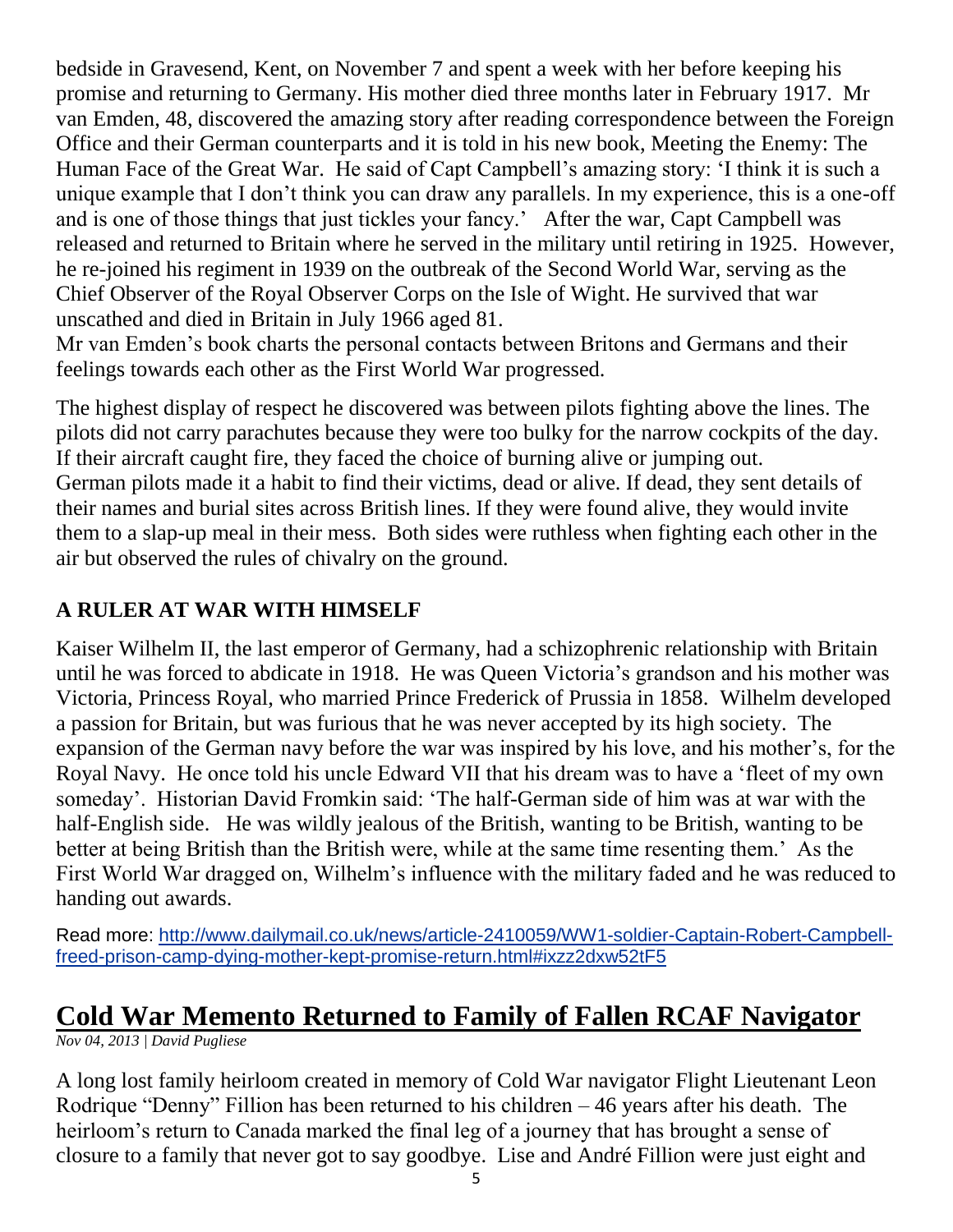two years old the day they learned their father had been killed in an aircraft training accident at Royal Air Force Station Kinloss in Scotland, where they lived. Flight Lieutenant Fillion and eight others perished when their Shackleton Mk 3.3v crashed into the North Atlantic on November 19, 1967. There were two survivors.

"I remember it as though it was yesterday," says Lise, who now lives in Vancouver. "A knock came at the door to tell us that Daddy wasn"t coming home. It was horrible. We were whisked off to Glasgow and then to Canada and that was it. "Mom was left with four young kids under nine and no husband. Because his body was never found we had no funeral, no celebration of life, no grave, no way to say goodbye, nothing. It was a very difficult time." Lieutenant-Colonel (retired) Peter Giles, who served with Flight Lieutenant Fillion at Kinloss, remembers that day very well. "I was the one who had to tell Laura she was a widow," recalls Lieutenant-Colonel Giles. "I brought my wife with me, which was sort of standard procedure back then and it kind of softened the blow. Still, for Laura to be so far away from home, herself an orphan from Newfoundland, with four children – she had married her Prince Charming and it all blew up. Except for having four children with Denny, her life ended there really."

A year later, still mourning the loss of her husband, Laura Fillion, who settled in Ottawa, commissioned a painting of Canadian maple leaves in memory of Denny, which she presented to the officers" mess at Royal Air Force Station Kinloss where it hung for many years. Sadly, when the station closed in 2011, the mess closed too. There was no record of the painting or its whereabouts; it was as though it had never existed. The Fillion children were devastated. The mystery set in motion a chain of events that would see military and civilian volunteers on both sides of the Atlantic Ocean work together with André and Lise to find the painting and bring it back to Canada. Initially, everyone thought the painting was lost forever until a member of the Royal Air Force heritage close-out team, Frank Antley, found it among some artefacts. Upon hearing the news, Lieutenant-Colonel Giles and retired Royal Air Force Wing Commander Derek Straw suggested the painting be returned as soon as possible to the Fillion family. The Royal Air Force agreed and the long journey back to Canada began.

Squadron Leader John Foster of the Royal Air Force drove the painting from Scotland to Wiltshire, England; from there, Lieutenant-Colonel Art Agnew, a Royal Canadian Air Force officer, and the Canadian Defence Liaison team at the High Commission of Canada in London began overseeing the project. Mr. David Malleson, from the United Kingdom Department of Trade and Industry, arranged for the Royal Air Force Museum to restore the painting while Patrick Shepherd from DHL International Logistics volunteered to ship the painting to Ottawa free of charge. Everyone knew they were participating in something special.

"So many things we do in our careers, and in or lives are important, but lack human impact," says Lieutenant-Colonel Agnew. "The return of this painting was like being a part of history. It linked the United Kingdom with Canada and spanned decades. It linked families, friends and strangers over so many years. "When Mrs. Fillion commissioned this painting it was with the idea of remembering her husband – it has done so much more! It has been a privilege to be a small part of this story, and terribly satisfying to reunite it with the Fillion family."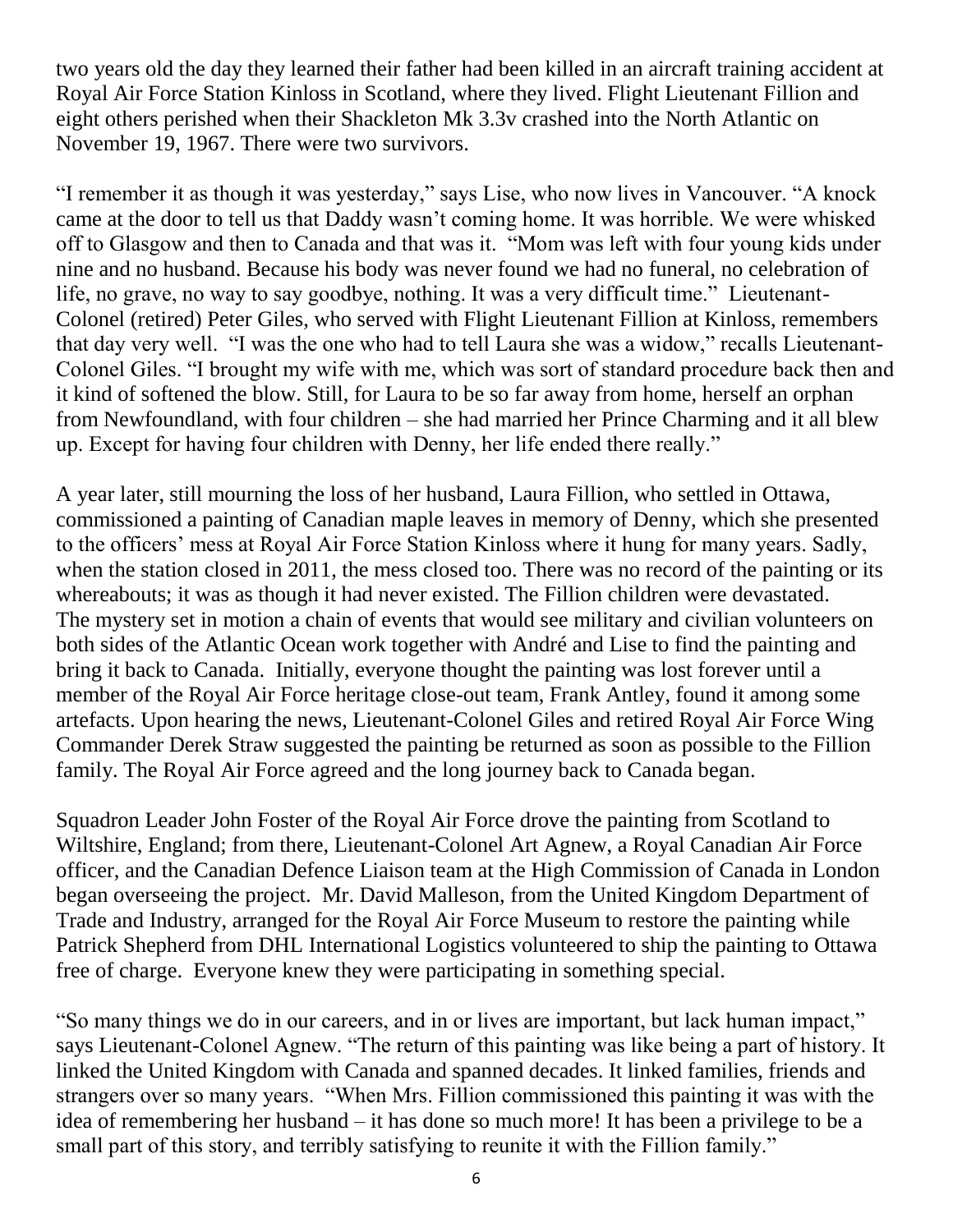On Tuesday, October 15, almost 46 years to the day their father passed away, Lise and André Fillion finally received the precious painting from British High Commissioner Howard Drake during an intimate ceremony at the British High Commission in Ottawa. Commissioner Drake said the ceremony was more than just handing over a piece of "beautiful Canadian artwork to Flight Lieutenant Denny Fillion"s family but also an opportunity to reflect on the courageous sacrifice a young Canadian made in defence of his country whilst on exchange with the Royal Air Force over 40 years ago.

"Your Prime Minister Stephen Harper has stated that the Canadian economy floats on salt water and this was no different 40 years ago. To ensure that Canadian and British Merchant Fleets enjoyed freedom of navigation on the high seas and to deter the possible first strike capability of the Soviet Union, Denny [Fillion] and the brave aviators of the Royal Air Force and Royal Canadian Air Force undertook perilous sorties in all weathers to track and contain any submarine threat. "To allow them to be effective in this highly important task they also had to hone their skills in training missions against submarines of the Royal and Royal Canadian Navies. These training missions tested the very edge of what aviators call "the envelope" and were highly dangerous, undertaken in the harshest of weather conditions over some of the roughest seas in the world. "It was on one such mission over the dark cold waters of the North Atlantic that the aircraft Denny was navigating, Whiskey Romeo 976, from 121 Squadron [from Royal Air Force Station] Kinloss, crashed with the tragic loss of nine lives. "Between 1951 and 1991 over 140 young men lost their lives protecting the sea lanes of the North Atlantic a sacrifice which we are all duly grateful."

After accepting the painting, and wiping tears from his eyes, André explained what the day truly meant to him and his sister, who said the ceremony was almost like the funeral they never had. "I know my Dad is here with us today and I hope he"s smiling," said André. "And I just want to say…"Daddy, I got your painting back. I did this so you"d always be remembered and I hope I"ve made you proud. I don"t know if having made the ultimate sacrifice in service of your Queen and country makes you a hero but you've always been a hero to me. Je t'aime Papa." The painting now hangs in André's home in Ottawa. He hopes to retire in Comox, British Columbia, home of his father's last Canadian posting, and donate the painting to the officers' mess there.

Lieutenant-Colonel Giles, known as "Uncle Pete" to André and Lise, his wife, Joy, and their four children became very close family friends with the Fillions, even inviting André to live with them in Germany during one of Lieutenant-Colonel Giles' European tours. Lieutenant-Colonel Giles flew in for the ceremony from his home in Comox.

#### *The Shackleton crew*

*In addition to Flight Lieutenant Fillion, the others who died in the crash were Squadron Leader Brian Campbell Letchford, Flight Lieutenant Frank Raymond Hollins, Flight Lieutenant Edward Thomas Spicer, Flight Lieutenant Peter John Stowell, Flying Officer Keith Robert Gordon, Flight Sergeant John Francis Gent and Sergeant Arthur Brown. The normal crew number was on a Shackleton was 10, but there was also a naval*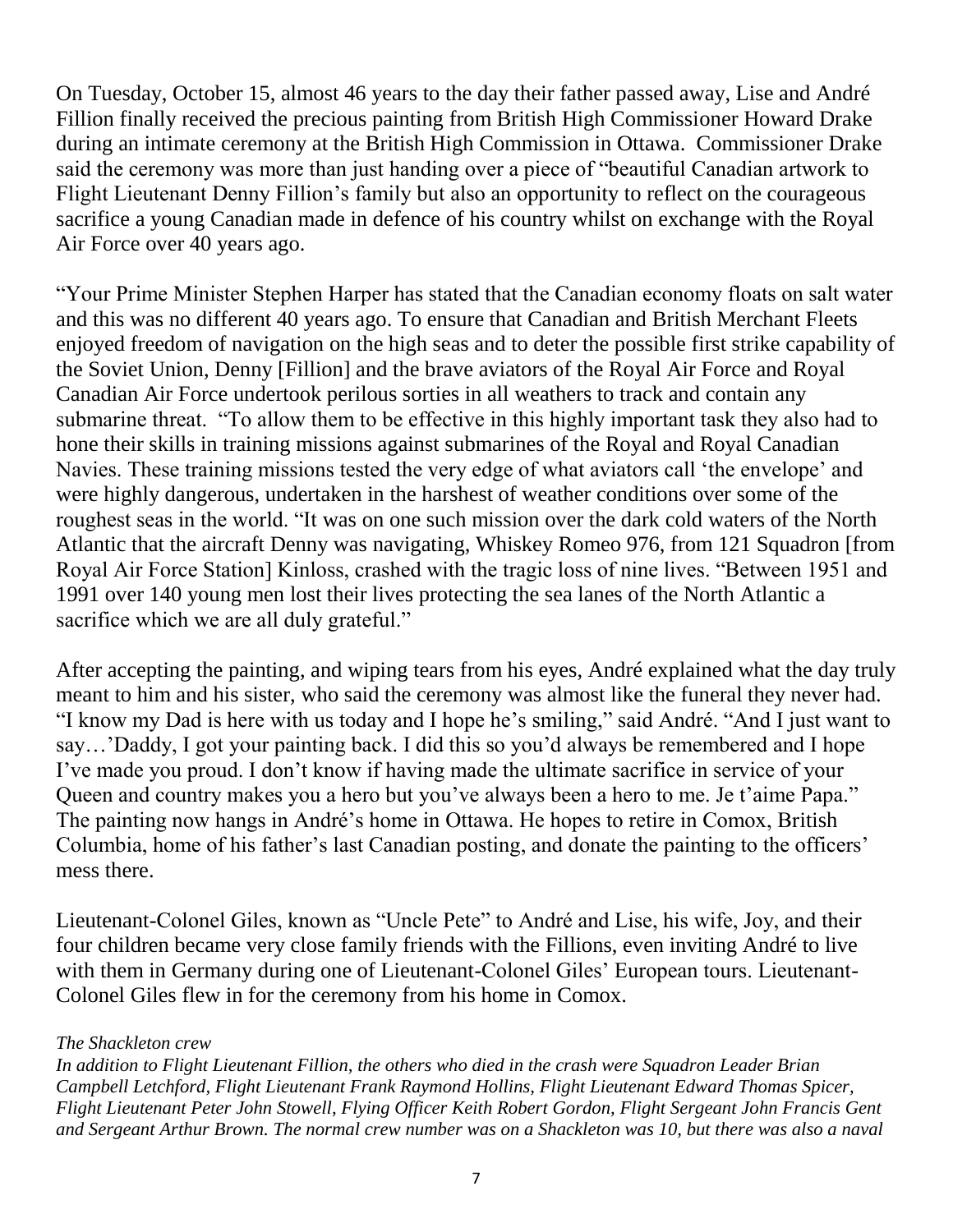*officer onboard, Lieutenant-Commander Christopher Brian Schofield. Sergeant E. Bradshaw and Sergeant R.M. Collins survived the crash and were picked up by Her Majesty's Ship Brighton.*



*An Avro Shackleton at the South African Air Force Museum note the contra-rotating propellers, tricycle undercarriage and nose armament*

# **15 Fd Band - With Glowing Hearts Concert Series**

The 2013 Remembrance Week Concert "*With Glowing Hearts'* is set. With a program built on Celtic and Latin melodies and some unexpected pop tunes, it is sure to be a hit. This year, the band will only present one concert in November. The change of command for 39 CBG falls on November 8th, so a planned concert at the Richmond Gateway Theatre has been postponed to the new year. A new date has yet to be set, but as soon as we have decided we"ll let you know when to buy your tickets.

On November 9th, the band will debut at the Franz Wilhelmsen Hall in the Millennium Place in Whistler, BC. We are excited to extend our concert series to this community and hope our new partnership with the Whistler Arts Council will flourish.

Tickets will be available from band members, online and at the venues. **(see poster)**

# **WW1 Graves**

I'm a World War 1 buff and researcher living in the Ypres Salient in Belgium. Very often I roam the Military Cemeteries to take pictures of headstones requested by relatives of soldiers of Great Britain and the Commonwealth Forces who were killed or died in Flanders Fields. For the moment I'm doing a lot of research for Australians, New Zealanders, Irish, Canadians, South Africans and British to locate their family members who were killed during the Great War in Belgium or France.

For some examples , please , look at my website www.ypres-salient.com

If you have any relative who fought in my country or France during the WW1, I would be glad the locate him and send you a picture of his headstone , cemetery and an account of his "Footsteps" . **This is free of charge.**

Kind regards Johan Moors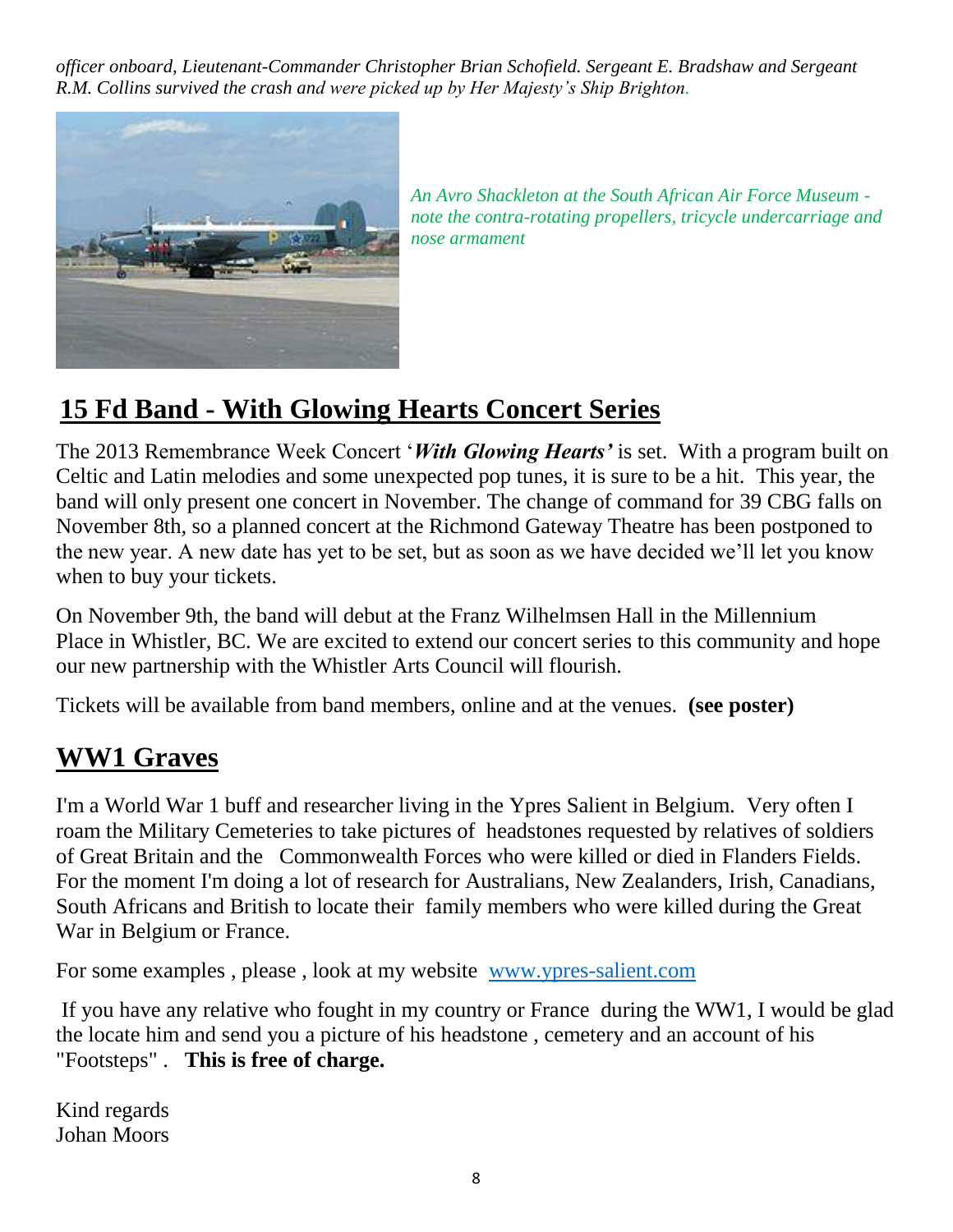## **Who is it? Last Week**.



This is a group of Regimental Officers at the 1952 New Year's Party in the Mess They are sitting one one of the white leather couches the Mess had back in those days and the picture was taken in front of the folding doors that divided the main lecture room. which was being used as an anti-room and for taking pictures.

Right rear, in No 1 Dress, is Les Strike, beside him is Mike Ellis, on the couch is (l-r) Mrs Ellis, Mrs Keen, Bob Keen (who was a Seaforth but was on strength of the Regiment), Mrs Whittles and

Padre Whittles. Les, who gave us the picture, says his wife had just delivered their first son, Nigel, and was still in VGH,

#### **This Week's picture**



"We are departing from our usual format this week by including a photo of a monochrome painting by the artist Orville Fisher (1911- 1999). Cameras were forbidden soldiers during both world wars, but the government engaged artists and official photographers to record events. As a result, most photos of this regiment and its antecedents from the war are officially

posed shots. This painting, however, captures a moment in time as well, or better, than a photograph.

One can see from the guns, 3.7inch anti-aircraft guns that the painting is not of 15 Coast Brigade. It is, however, relevant to the current regiment. The questions are: what unit is depicted and where was it located at the time of this painting. Also, if anyone knows why the helmets appear to be US M1s rather than our own Mk IIs, do let us know. Answers and educated guesses to the editor or the author, John Redmond (johnd.\_redmond@telus.net)"

John Donald Redmond, LC, BA, MEd. Assistant Curator 15 Field Regiment, RCA, Museum and Archives